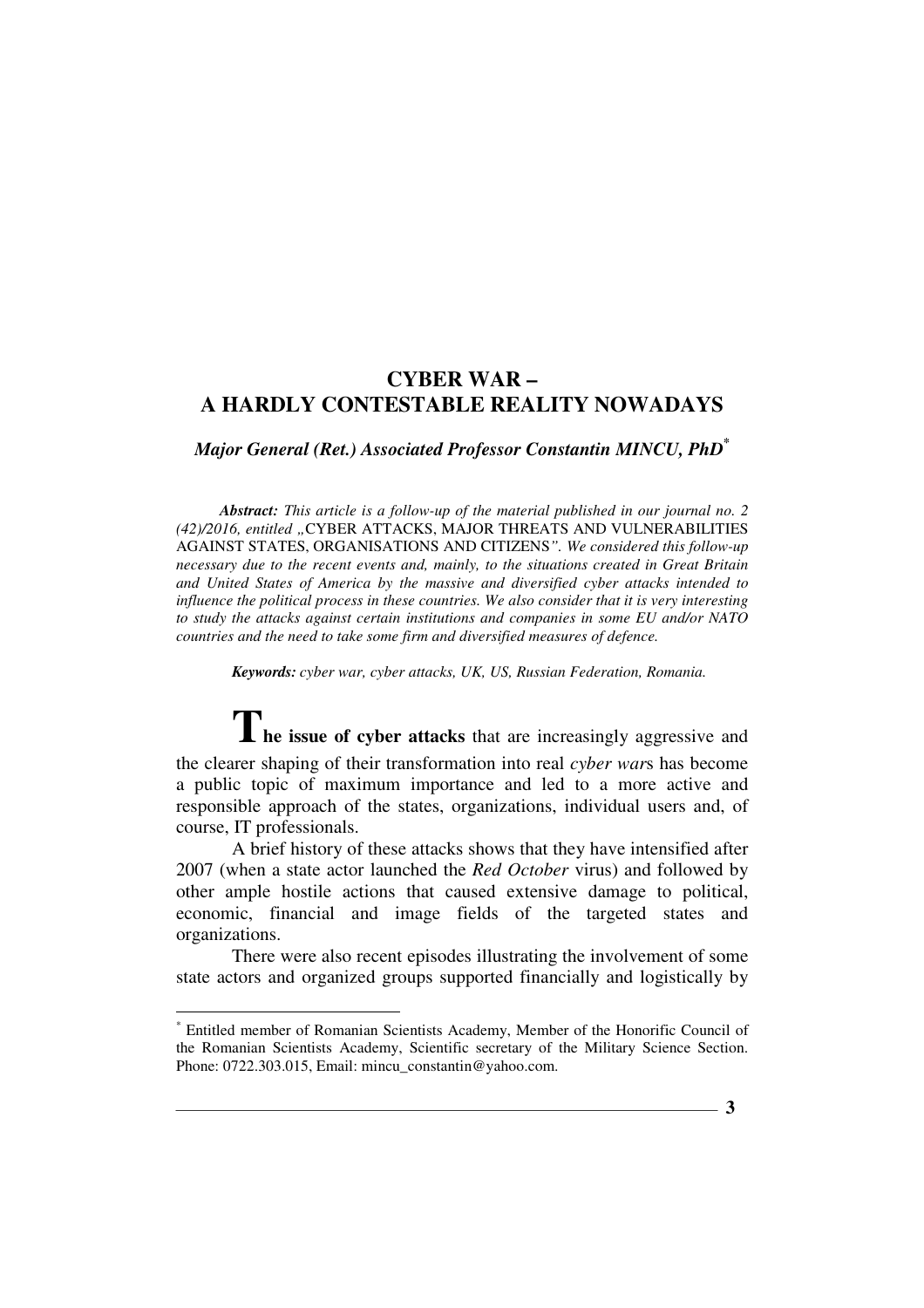state actors, as the case was in the political process of the Great Britain's exit from the European Union – BREXIT, and later, the involvement with potentially serious political effects by direct attacks, information theft and dissemination of false information within the target audience (already famous trolls) in a desperate attempt to influence the presidential elections in the US. All these have heightened the confrontation to another level, rendering us able to speak clearly, with arguments, about *cyber war.*

## **Evolvements of cyber attacks in-between 2014-2016**

The Ukrainian-Russian conflict in 2014 followed by more or less firm reactions from EU and/or NATO Member States led to the worsening of political, diplomatic, economic and cultural relations between the Russian Federation and the democratic states mentioned. The annexation of Crimea and its involvement in the conflict in Eastern Ukraine have shown unequivocally the aggressive face of Russia, giving rise to concerns primarily among its neighbouring states.

This new situation with important geopolitical implications in the near future could not remain without effect in the cyber confrontation as well. That is why almost all European countries, EU members states, as well as NATO member states, found themselves with powerful and daily attacks on political, government, financial, industrial and media institutions, leading to serious security, economic, financial losses followed by harming citizens' morale through different methods including the introduction of false reports and diversions manufactured by old professionals in the field.

## **Let us try a short inventory:**

**a) The Russian-Ukrainian case** shows the aggressive and unscrupulous manner of demonization by the Russians of their neighbour country and former part of the Soviet Empire. By media vectors controlled by Kremlin (from Russia and abroad) false news was spread to deny the involvement of Russian military forces in Crimea and in the Eastern Ukraine.

Cyber attacks were triggered on all major institutions of the Ukrainian state (parliament, government, armed forces, security services and economic infrastructure) along with the development of complex and sophisticated actions influencing public opinion in Western countries by

**4**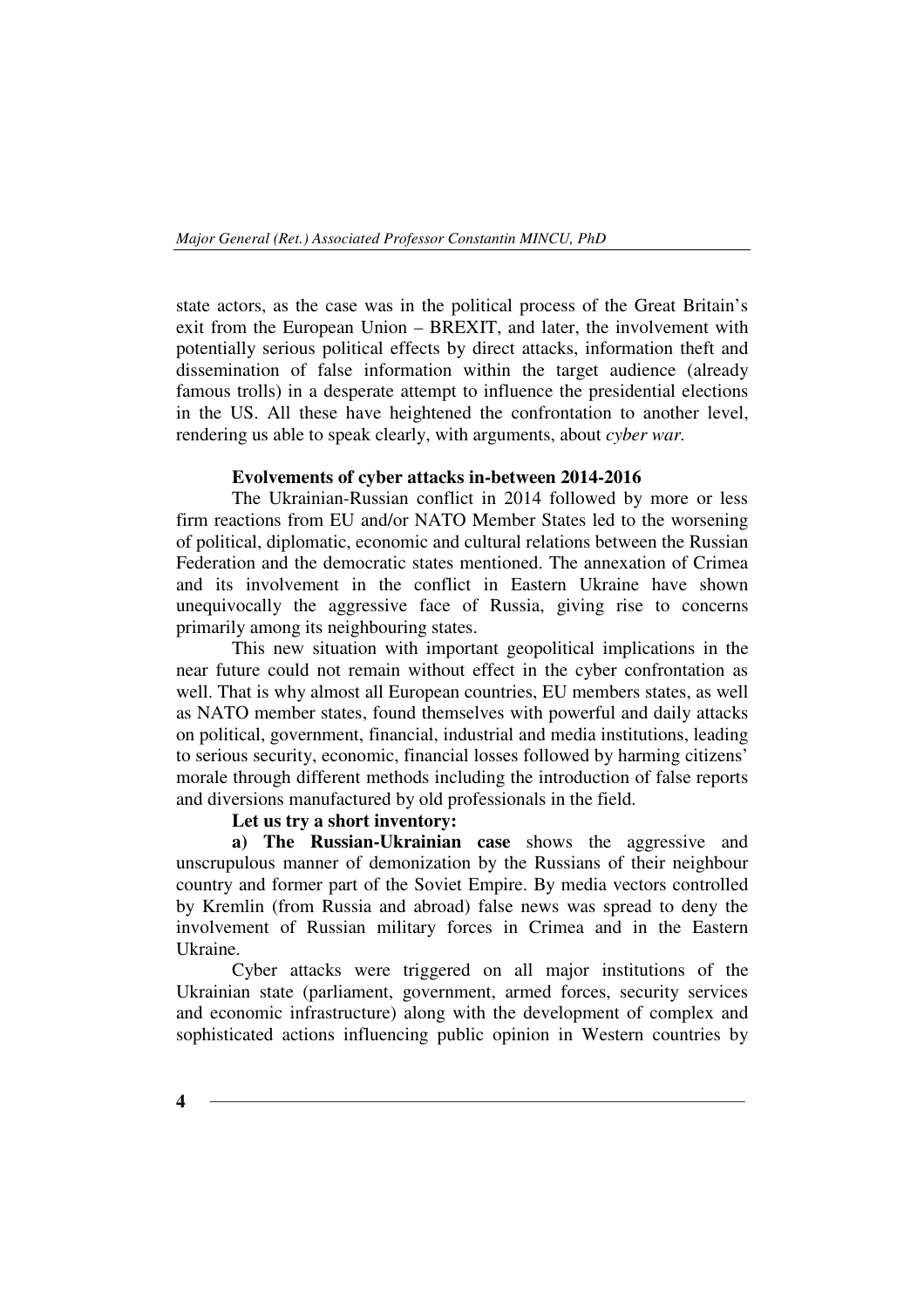using, primarily, social networks and online media publications. In many cases these actions have produced the expected results.

## **b) BREXIT case**

It is already famous that Moscow aims to weaken the European cohesion; it acts so as to separate some member states in the EU from the others and intends to weaken the EU-US relations and therefore to undermine NATO. By triggering a referendum in the UK whether to remain within or exit the European Union was a clear example in which forces controlled by the Kremlin, worldwide and in the target country in this scenario, put together a true school case by making use without economy of forces and means to influence British citizens by media vectors and cyber attacks on key institutions of the state.

## **Attack topics:**

• EU is a profound bureaucratic institution similar to the former Soviet Union;

• UK lost part of its political and economic sovereignty;

• UK contributes far too large amounts of money to the community budget favouring poorer member countries in Central and Eastern Europe;

• The citizens of some EU member states are largely immigrating to the UK suffocating social services and "stealing" workplaces from British citizens;

• Some European leaders adopted a "disastrous" policy in the issue of admitting immigrants from the conflict areas (Syria, Iraq, North Africa, etc.).

As we already know the referendum was on the edge and the share of votes brought by the actions presented above could not be neglected.

# **c) The case of presidential elections in the United States of America**

A former superpower called the Soviet Union and its main heir called the Russian Federation (that aspires to occupy the place previously held during the Cold War) could not miss the involvement in the most important political event of 2016 - the election of a new US president. After a long and thorough analysis using various sources of information, including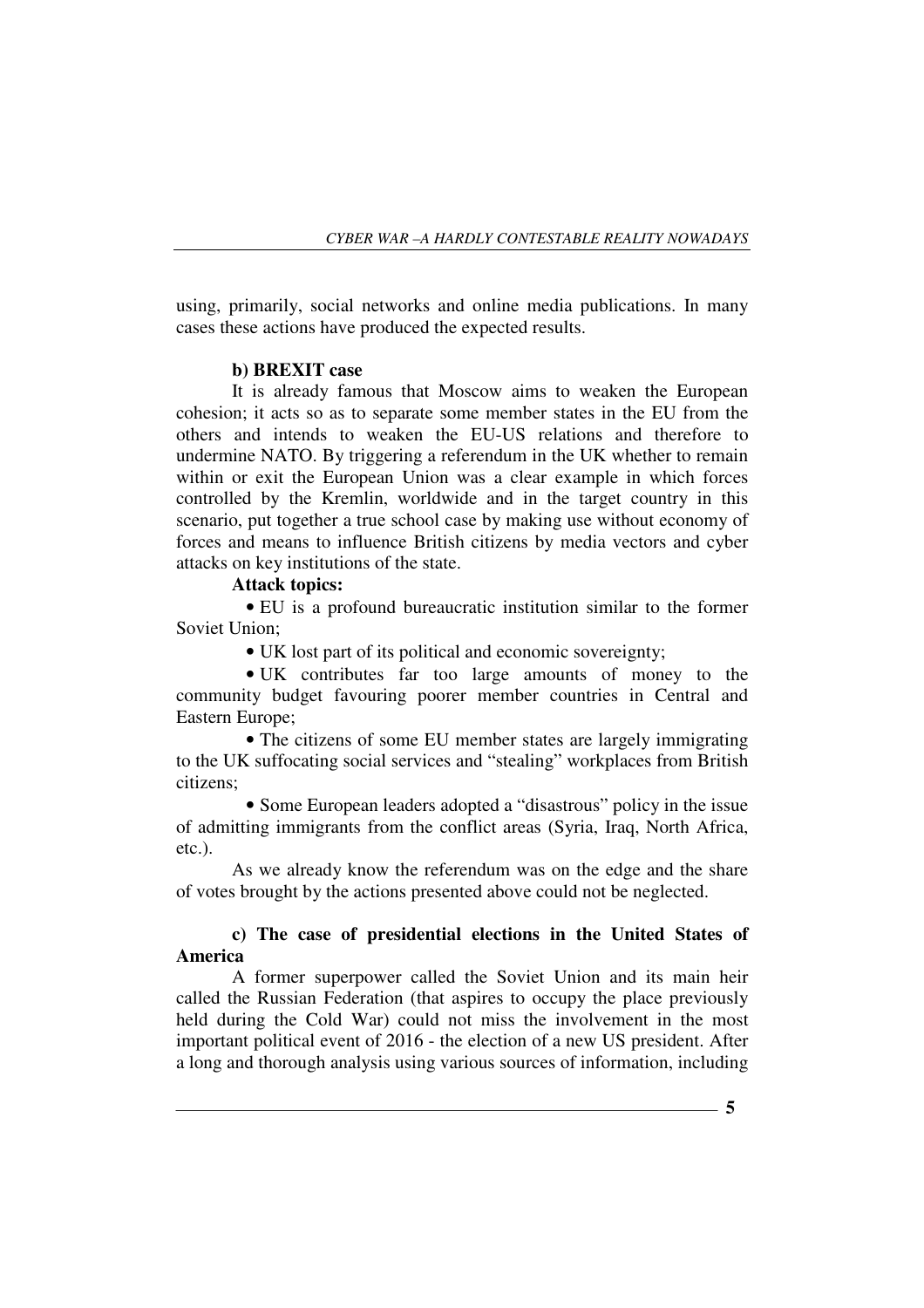massive theft from the electronic systems of the competitors and those close to them, Moscow decided to go over to the candidate Donald Trump, considered by Russians more pragmatic and realistic and, according to his statements, willing to let NATO go, along with Article 5.

## **Attack themes on democrat candidate Hillary Clinton:**

• The Democrat candidate is unpredictable and corrupt, receiving money by the means of Clinton foundation from the Arab countries;

• Theft and publication of thousands of emails of hers and her staff members with the clear goal of vilification and incitement of American investigative bodies;

• If she is elected, the confrontation between Russia and US will get closer to the level of danger (thesis also supported by her competitor Donald Trump)<sup>1</sup>;

• Hillary Clinton may have been influenced by occult circles of power which will aim at achieving global dominance and the dismantling of Russian Federation;

• NATO is useless now as a political-military alliance in the recent circumstances (this idea coincided with the attack against NATO initiated by the republican candidate Donald Trump);

• Russia must "take back" its pieces detached from the Soviet Union and US have no right to intervene against it;

• Russia must defend without hesitation the Russians placed in the former USSR territory (about 25 millions) without caring about the criticism coming from USA and the European allies;

• Russia recovered politically, economically and military and can always be a deadly threat for US and NATO (it brings up the nuclear threat more and more often);

**In this tensioned context of Russia – US and Russia – EU relations**  it is necessary to present some Western reactions to the latest cyber attacks and intrusions along the electoral process of the United States<sup>2</sup>:

• US government officially accused Russia on Friday, 11.10.2016, of a recent campaign of cyber attacks against some organizations of US Democrat Party, Reuters transmits;

<sup>&</sup>lt;sup>1</sup> The article was written before the presidential elections from USA (06.11.2016).

<sup>2</sup> Site: antena3.ro/externe/sua-acuză-rusia-de-atacuri-cibernetice-380293.html.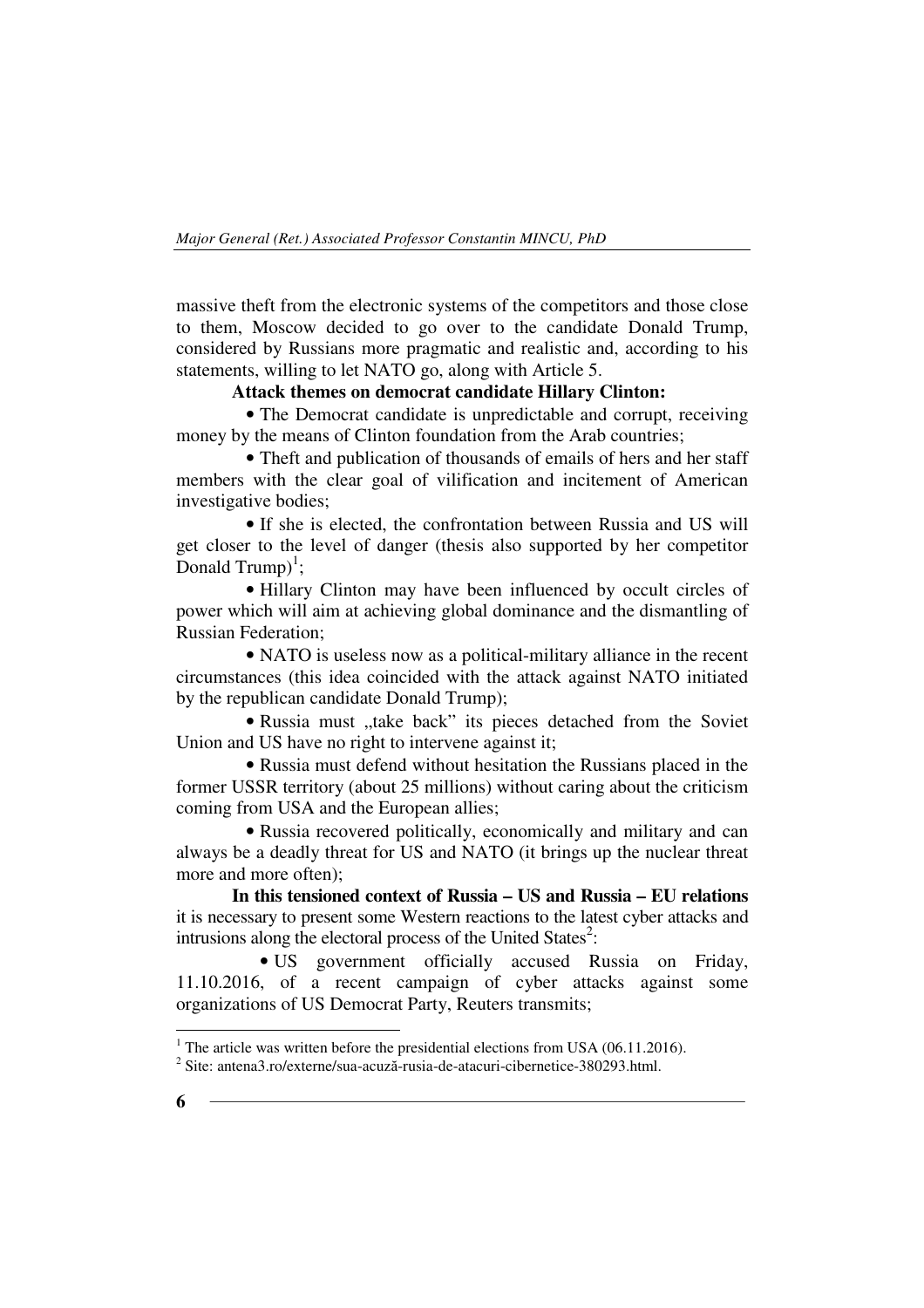• In the late months, many American officials stated the respective cyber attacks were performed by hackers supported by Moscow, perhaps to disturb the presidential elections where the democrat Hillary Clinton confronted the republican Donald Trump. Russia rejected these accusations (a.  $n - in$  its usual behaviour when it comes to its aggressive actions);

• **Department of Homeland Security (DHS) and the Office of the Director of National Intelligence** transmitted on Friday (11.10.2016) to the mass-media a joint declaration quoted as a whole by Reuters:

 $\bullet$  ., The US intelligence community (USIC) is convinced that the Russian Government has directed the recent compromise of e-mails of US individuals and institutions, including those of some American political organizations. The recent revelations of alleged emails hacked on websites such as DCLeaks.com and WikiLeaks and the online character Guccifer 2.0 are consistent with the methods and motivations routed by Russia. These storms and disclosures are made with the intention of interfering in the electoral process in the US. Such activities are not new to Moscow - the Russians have used such tactics and techniques across Europe and Eurasia, for example, to influence public opinion. We believe, given the scale and sensitivity of these efforts, that only the highest Russian officials could have authorized such activities";

• ...Also some states have recently observed scanning and testing their election-related systems which in most cases have originated in servers managed by a Russian company. However, we are now in a position to assign these activities to the Russian Government. USIC and Department of Homeland Security (DHS) appreciate that it would be extremely difficult for anyone, including for a non-state actor, to modify the actual count of votes or election results by cyber attacks or intrusions. This assessment is based on the decentralized nature of our electoral system in this country and the number of protection means implemented by state and local election authorities. The states ensure that voting equipment is not connected to the internet and there are multiple control mechanisms and an extensive surveillance on multiple levels inherent in our electoral process";

**7**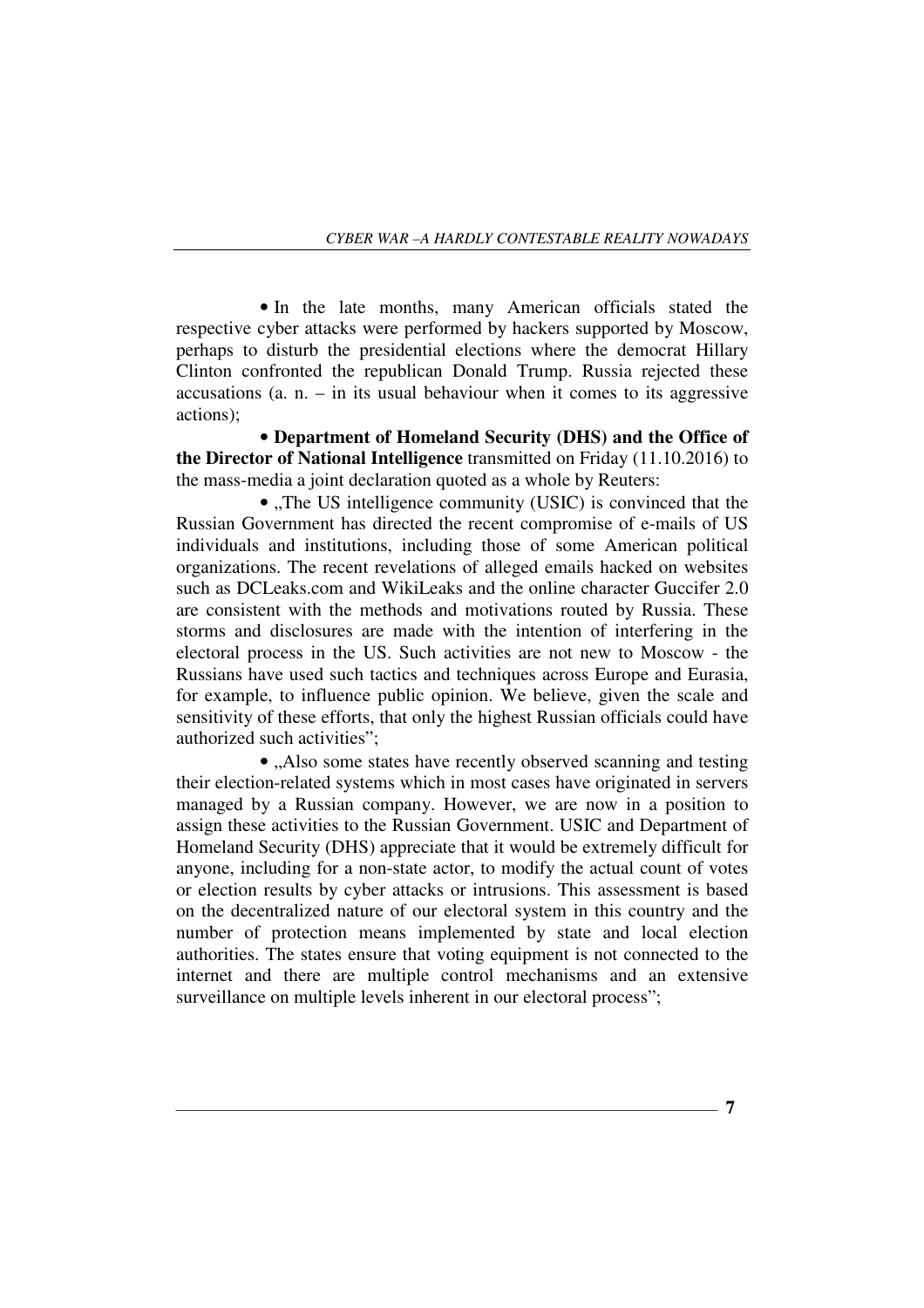• After the last attacks on 11 November the White House reacted<sup>3</sup>:

• The response will be "proportional", press secretary of the White House Josh Eamest said, without elaborating. He said a "register" of possible responses is on the table. By Friday's announcement it was the first time the US government had publicly blamed another country on cyber attacks in order to influence US elections. The Joint Declaration of the Department of Homeland Security and the Office of the Director of National Intelligence said not only that officials are confident that the attacks on political democratic groups and campaign' officials came from high levels of the Russian government, and that the online publication of these e-mails it was part of the effort;

• National security counsellor Lisa Monaco mentioned for Washington Post, last week (12.10.2016), what the government could generally do in response to these attacks. *"We will meet at a time, place and method of our choosing, and when we do this we will consider a full range of instruments: economic, diplomatic, criminal law, military, and some of these reactions may be public, but some of them may not be".*

# **d) The case of massive cyber attacks over some IT services:**

• Friday, 21.10.2016, some attacks over Twitter, Spotify and eBay some attacks were produced against the networks;

• Their goal was to discourage and confuse American users and not only around the presidential elections in 8 November;

• Concomitantly, the authors of the attacks wanted to prove that they do not care about the positions expressed by some American officials on 11 and 12 October this year.

#### **Cyber attacks over European Union countries**

No EU country has escaped in recent years the cyber attacks orchestrated by state actors or organized groups supported by them.

Of all European countries, Germany emerges as a main target, as many attacks were triggered against it targeting political organizations, ministries, industrial infrastructure, financial and media organizations. Some

 $\overline{a}$ 

<sup>3</sup> http://adevărul.ro/continut/ştiri/casa-albă.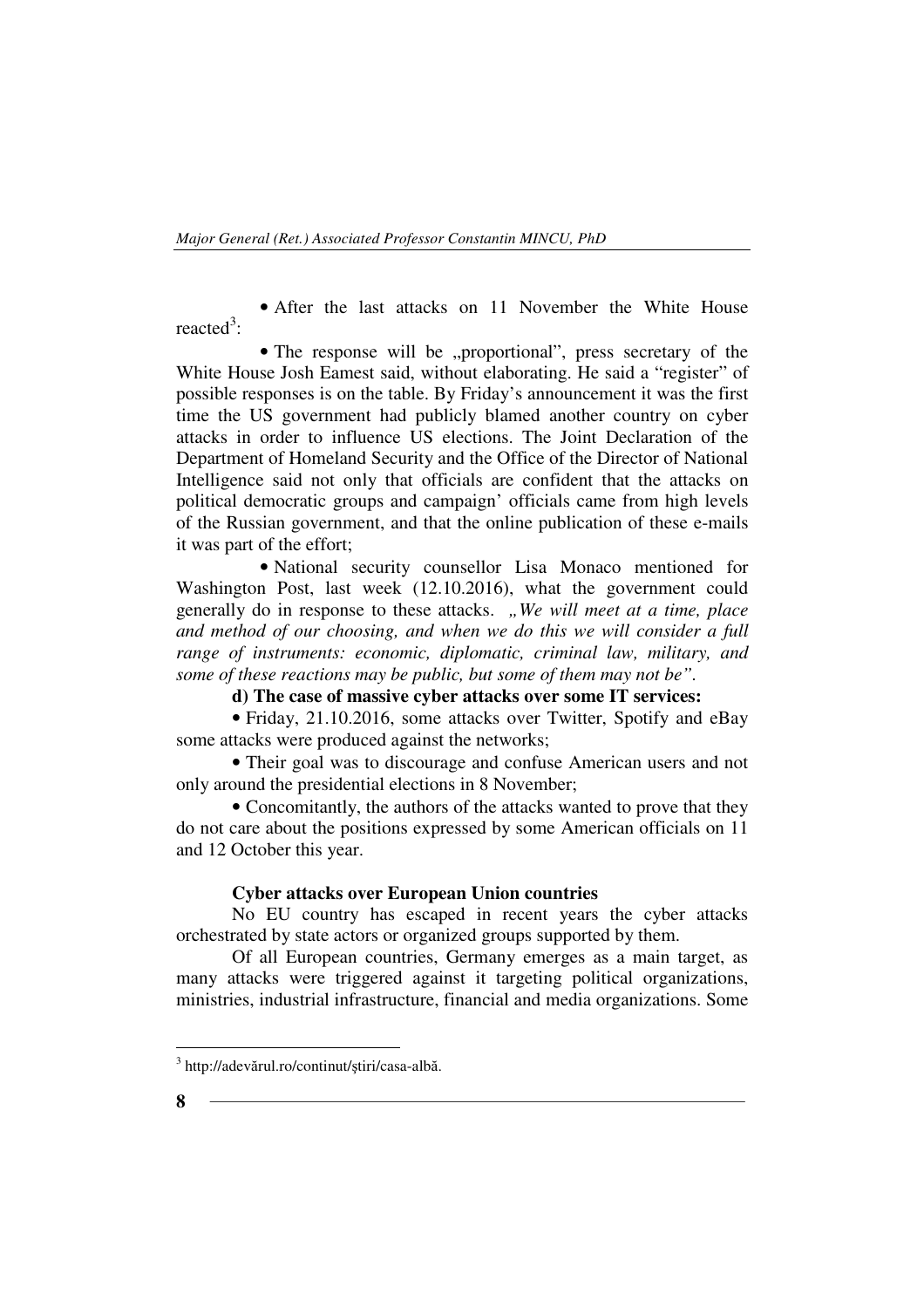German officials accused Russia of these attacks. But there are indications that attacks were orchestrated also by other centres of power.

Surprisingly, some European countries were spared and suffered only marginal attacks. For understandable reasons it would not be a good idea to nominate them, especially since some of these states are undergoing electoral processes.

#### **Cyber attacks against organizations in Romania**

RIS official as well as other institutions recognize that the recrudescence of the cyber attacks came from different sources, aiming to damage political institutions, national defence and security, financial organizations, multinational companies operating in Romania but also small local enterprises.

Also, the attacks came from terrorist groups intensified against some high education and public administration institutions as well against a website of Romanian Patriarchy.

Romanian officials rightly consider that *"this complex context highlights the need to implement minimum standards for cyber security in the computer systems owned by public and private entities, as well as regular verification of the compliance with the norms and policies in this area"*<sup>4</sup>

For Romania, a subject of analysis could also be the unusual intense activism of the so-called troll posting to the topics launched on news sites and social networks.

We watched particularly the posts on the topics concerning the armed forces and defence and we could see that regarding the most harmless and usual topics inaccurate and unfair attacks were launched against the institution and the active, reserve and retired military. We promise we will try to come back with a more comprehensive analysis on this subject.

Regarding Romania we believe that the strengthening of the legal and regulatory framework followed by practical action for implementation are both urgent and necessary.

 $\overline{a}$ 

<sup>&</sup>lt;sup>4</sup> www.sri.ro/romania-a-fost-ținta-unor-atacuri-cibernetice.html